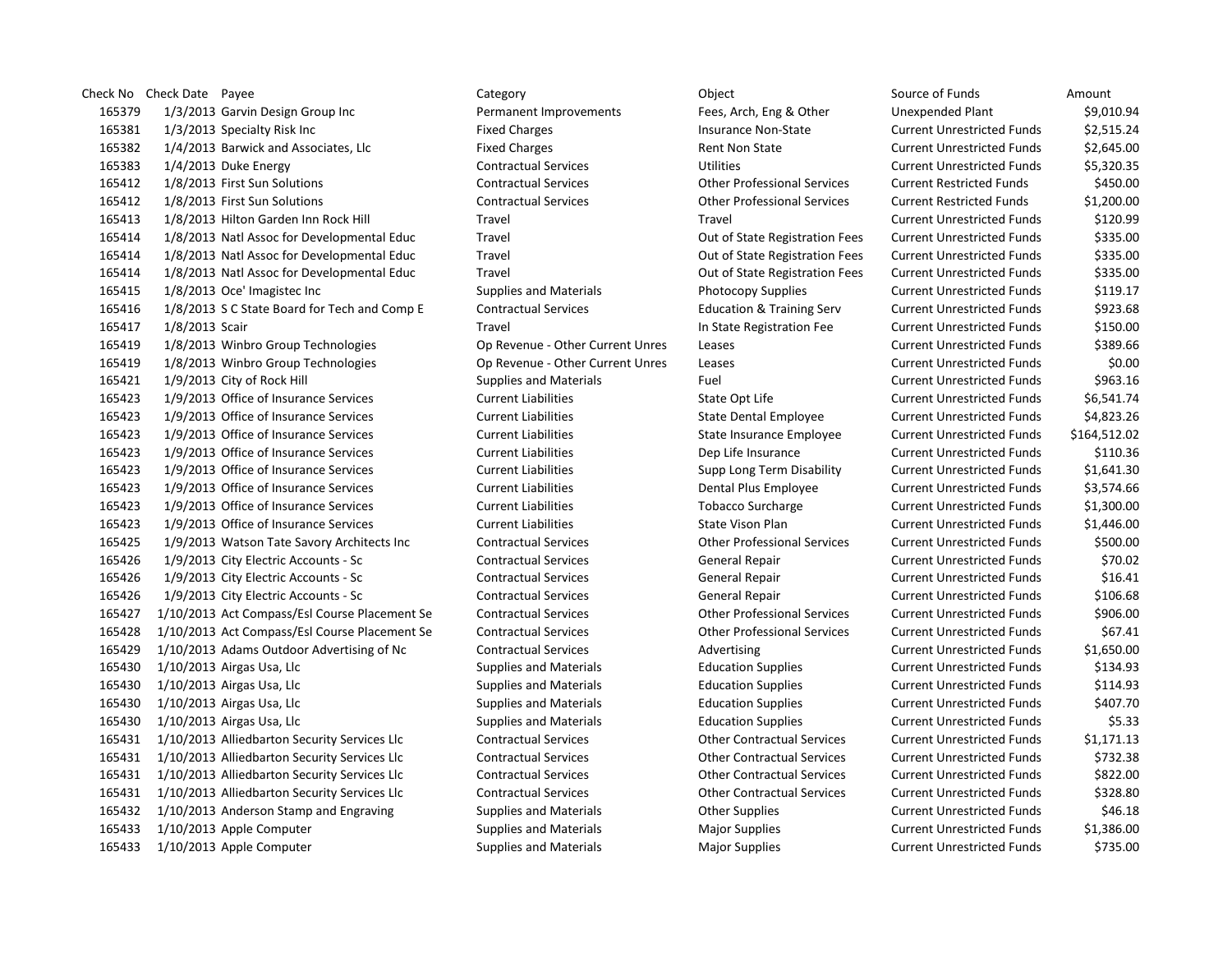1/10/2013 C C Dickson Contractual Services General Repair Current Unrestricted Funds \$55.16 165435 1/10/2013 Canteen Vending The Supplies and Materials Food Supplies Food Supplies Current Unrestricted Funds \$206.55 1/10/2013 Caretaker Management Service Inc Contractual Services Other Professional Services Current Unrestricted Funds \$850.00 1/10/2013 Carrier Corporation Contractual Services Other Professional Services Current Unrestricted Funds \$1,530.00 1/10/2013 Carrier Corporation Contractual Services General Repair Current Unrestricted Funds \$3,201.00 1/10/2013 Carrier Corporation Contractual Services General Repair Current Unrestricted Funds \$204.54 1/10/2013 Catering Affairs Supplies and Materials Food Supplies Current Unrestricted Funds \$2,336.00 1/10/2013 Checkrad, Inc. Contractual Services Other Professional Services County Projects \$300.00 1/10/2013 Checkrad, Inc. Contractual Services Other Professional Services County Projects \$62.50 165441 1/10/2013 City of Rock Hill Supplies and Materials Fuel Fuel Current Unrestricted Funds \$2,316.89 1/10/2013 City of Rock Hill Supplies and Materials Fuel Current Unrestricted Funds \$1,184.03 1/10/2013 City of Rock Hill Supplies and Materials Fuel Current Unrestricted Funds \$39.99 1/10/2013 Comer Equipment Co. Contractual Services General Repair Current Unrestricted Funds \$480.00 1/10/2013 Comer Equipment Co. Contractual Services General Repair Current Unrestricted Funds \$438.43 1/10/2013 Comer Equipment Co. Contractual Services General Repair Current Unrestricted Funds \$120.00 1/10/2013 Comer Equipment Co. Contractual Services General Repair Current Unrestricted Funds \$10.00 1/10/2013 Comer Equipment Co. Contractual Services General Repair Current Unrestricted Funds (\$0.70) 1/10/2013 Dell Marketing Usa Lp Contractual Services Other Contractual Services Current Unrestricted Funds \$3,417.32 1/10/2013 Dell Marketing Usa Lp Contractual Services Other Contractual Services Current Unrestricted Funds \$5,125.98 1/10/2013 Dell Marketing Usa Lp Contractual Services Other Contractual Services Current Unrestricted Funds \$1,708.66 1/10/2013 Dell Marketing Usa Lp Contractual Services Other Contractual Services Current Unrestricted Funds \$1,220.90 1/10/2013 Dell Marketing Usa Lp Contractual Services Other Contractual Services Current Unrestricted Funds \$1,708.66 1/10/2013 Dell Marketing Usa Lp Contractual Services Other Contractual Services Current Unrestricted Funds \$1,708.66 1/10/2013 William A. Dixon Permanent Improvements Other Permanent Imp State Def Maintenance \$3,775.00 1/10/2013 Ellucian Inc Contractual Services Other Professional Services Current Unrestricted Funds \$5,400.00 1/10/2013 Ellucian Inc Contractual Services Other Professional Services Current Unrestricted Funds \$6,468.75 1/10/2013 Gala Affairs Party Rentals Contractual Services Other Professional Services Current Unrestricted Funds \$1,022.65 1/10/2013 Gateway Supply Company Contractual Services General Repair Current Unrestricted Funds \$15.45 1/10/2013 Sylvia Hawkins Contractual Services Other Contractual Services Current Unrestricted Funds \$200.00 1/10/2013 Keck and Wood, Inc Permanent Improvements Fees, Arch, Eng & Other Master Plan \$599.85 1/10/2013 Mc Alister's Deli Supplies and Materials Food Supplies Current Unrestricted Funds \$434.25 1/10/2013 Mc Alister's Deli Supplies and Materials Food Supplies Current Unrestricted Funds (\$0.01) 1/10/2013 Mc Alister's Deli Supplies and Materials Food Supplies Current Unrestricted Funds \$315.00 1/10/2013 Mc Alister's Deli Supplies and Materials Food Supplies Current Unrestricted Funds \$31.25 1/10/2013 Mc Alister's Deli Supplies and Materials Food Supplies Current Unrestricted Funds (\$0.02) 1/10/2013 McQuay International Contractual Services Other Professional Services Current Unrestricted Funds \$1,240.00 1/10/2013 McVeigh & Mangum Engineering, Inc Permanent Improvements Fees, Arch, Eng & Other County Projects \$1,000.00 1/10/2013 Mid-Carolina Ahec, Inc. Contractual Services Other Professional Services Current Unrestricted Funds \$72.00 1/10/2013 Mid-Carolina Ahec, Inc. Contractual Services Other Professional Services Current Unrestricted Funds \$60.00 1/10/2013 Mid-Carolina Ahec, Inc. Contractual Services Other Professional Services Current Unrestricted Funds \$40.00 1/10/2013 Oce' Imagistec Inc Fixed Charges Rental Other Current Unrestricted Funds \$18.62 1/10/2013 Oce' Imagistec Inc Supplies and Materials Photocopy Supplies Current Unrestricted Funds \$112.41 1/10/2013 Oce' Imagistec Inc Supplies and Materials Photocopy Supplies Current Restricted Funds \$26.88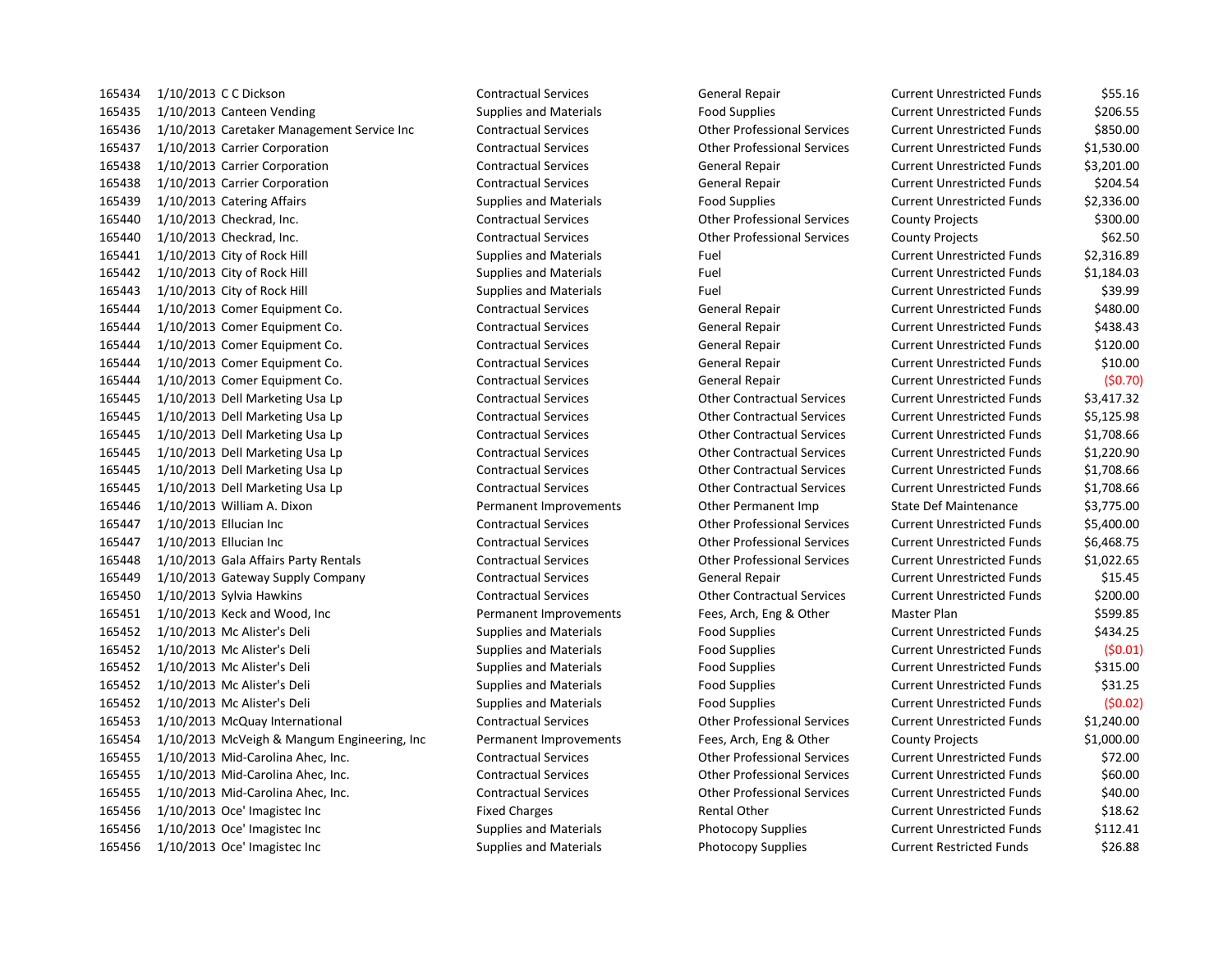1/10/2013 Porter Paints Contractual Services General Repair Current Unrestricted Funds \$267.07 1/10/2013 Quality Cleaning Janitor Services, Contractual Services Other Professional Services Current Unrestricted Funds \$395.00 1/10/2013 S C State Board for Tech and Comp E Contractual Services Other Contractual Services Current Unrestricted Funds \$10,080.00 1/10/2013 S C State Board for Tech and Comp E Contractual Services Other Professional Services Current Unrestricted Funds \$744.01 1/10/2013 S C State Board for Tech and Comp E Contractual Services Other Professional Services Current Unrestricted Funds \$1,190.43 1/10/2013 S C State Board for Tech and Comp E Contractual Services Other Contractual Services Current Unrestricted Funds \$6,000.00 1/10/2013 Sc Dept of Corrections Contractual Services Printing Current Unrestricted Funds \$504.55 1/10/2013 Sc Dept of Corrections Contractual Services Printing Current Unrestricted Funds \$24.63 1/10/2013 Scholar Educational Systems Supplies and Materials Education Supplies Current Unrestricted Funds \$1,495.00 1/10/2013 Schooldude Contractual Services Other Professional Services Current Unrestricted Funds \$1,990.40 1/10/2013 Schooldude Contractual Services Other Professional Services Current Unrestricted Funds \$716.00 1/10/2013 Schooldude Contractual Services Other Professional Services Current Unrestricted Funds \$2,325.00 1/10/2013 Sign Techniques Contractual Services General Repair Current Unrestricted Funds \$27.82 1/10/2013 Sign Techniques Contractual Services General Repair Current Unrestricted Funds \$155.15 1/10/2013 Simplex Grinnell Lp Contractual Services Other Professional Services Current Unrestricted Funds \$375.00 1/10/2013 Sourceone Healthcare Supplies and Materials Medical & Lab Supplies Current Unrestricted Funds \$90.22 1/10/2013 Southeastern Paper Group, Inc Supplies and Materials Janitorial Supplies Current Unrestricted Funds \$1,631.22 1/10/2013 Staffmark Contractual Services Other Professional Services Current Unrestricted Funds \$255.40 1/10/2013 Staffmark Contractual Services Other Contractual Services Current Unrestricted Funds \$1,138.60 1/10/2013 Staffmark Contractual Services Other Professional Services Current Unrestricted Funds \$153.24 1/10/2013 Staffmark Contractual Services Other Contractual Services Current Unrestricted Funds \$859.80 1/10/2013 Staffmark Contractual Services Other Contractual Services Current Unrestricted Funds \$220.80 1/10/2013 Staffmark Contractual Services Other Professional Services Current Unrestricted Funds \$306.48 1/10/2013 Staffmark Contractual Services Other Professional Services Current Unrestricted Funds \$504.42 1/10/2013 Staffmark Contractual Services Other Professional Services Current Unrestricted Funds \$504.42 1/10/2013 Stericycle Inc Contractual Services Other Professional Services Current Unrestricted Funds \$14.14 1/10/2013 Stericycle Inc Contractual Services Other Professional Services Current Unrestricted Funds \$98.93 1/10/2013 Stericycle Inc Contractual Services Other Professional Services Current Unrestricted Funds \$169.60 1/10/2013 Stripe Masters Contractual Services Other Professional Services Current Unrestricted Funds \$2,663.55 1/10/2013 Stripe Masters Contractual Services Other Professional Services Current Unrestricted Funds \$1,000.00 1/10/2013 Waste Management of the Carolinas Contractual Services Utilities Current Unrestricted Funds \$179.77 1/11/2013 American Society for Clinical Lab S Travel Out of State Registration Fees Current Unrestricted Funds \$370.00 1/11/2013 American Society for Clinical Lab S Travel Out of State Registration Fees Current Unrestricted Funds \$370.00 1/11/2013 Barnes and Noble College Bookstore Current Liabilities A/P College Barnes & Noble Current Unrestricted Funds \$1,694.48 165483 1/11/2013 Barnes and Noble College Bookstore Current Liabilities A/P College Barnes & Noble Current Unrestricted Funds \$410.03 1/11/2013 City Club of Rock Hill Fixed Charges Dues & Membership Fees Current Unrestricted Funds \$33.33 1/11/2013 City Club of Rock Hill Fixed Charges Dues & Membership Fees Current Unrestricted Funds \$33.33 1/11/2013 First Citizens Bank Non Current Liabilities Notes Payable - Current Unexpended Plant \$182,350.94 1/11/2013 First Citizens Bank Debt Service Interest Unexpended Plant \$12,583.53 1/11/2013 Greater York Chamber of Commerce Contractual Services Other Contractual Services Current Unrestricted Funds \$25.00 1/11/2013 Greater York Chamber of Commerce Fixed Charges Dues & Membership Fees Current Unrestricted Funds \$295.00 1/11/2013 Natl Board for Certified Counselors Fixed Charges Dues & Membership Fees Current Unrestricted Funds \$75.00 1/11/2013 S C Landscape and Turfgrass Assoc Contractual Services Registration Fee Current Unrestricted Funds \$75.00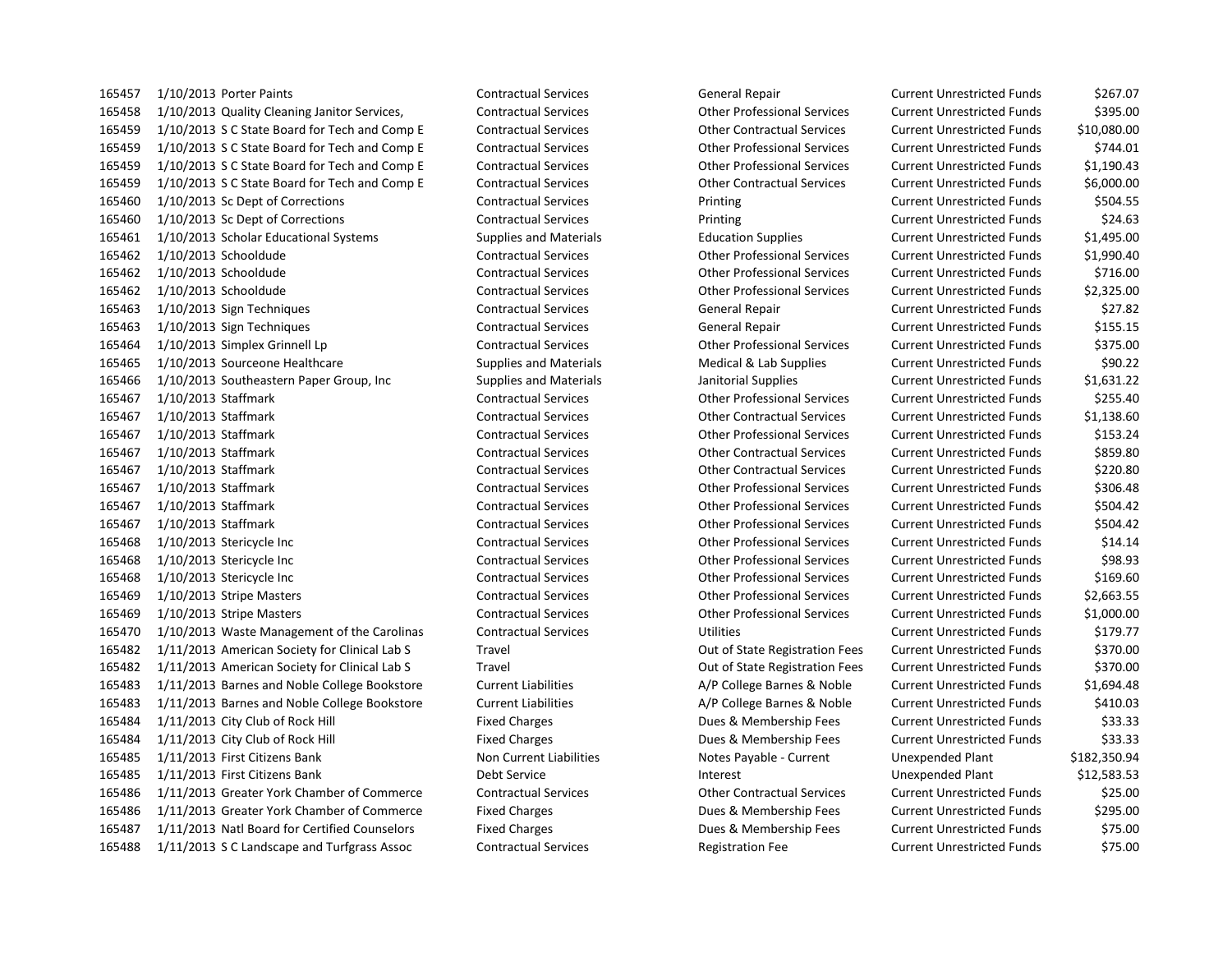1/11/2013 Sysco Food Services of Charlotte Ll Supplies and Materials Food Supplies Current Unrestricted Funds \$27.95 1/11/2013 Sysco Food Services of Charlotte Ll Supplies and Materials Food Supplies Current Unrestricted Funds \$1,139.51 1/11/2013 Sysco Food Services of Charlotte Ll Supplies and Materials Food Supplies Current Unrestricted Funds \$103.30 1/11/2013 Sysco Food Services of Charlotte Ll Supplies and Materials Food Supplies Current Unrestricted Funds \$50.45 1/11/2013 Sysco Food Services of Charlotte Ll Supplies and Materials Food Supplies Current Unrestricted Funds \$43.35 1/11/2013 Sysco Food Services of Charlotte Ll Supplies and Materials Food Supplies Current Unrestricted Funds \$343.56 1/11/2013 Sysco Food Services of Charlotte Ll Supplies and Materials Food Supplies Current Unrestricted Funds \$1,122.77 1/11/2013 Sysco Food Services of Charlotte Ll Supplies and Materials Food Supplies Current Unrestricted Funds \$50.45 165490 1/11/2013 York Technical College Foundation Fixed Charges Rent Non State Current Unrestricted Funds \$3,082.37 165490 1/11/2013 York Technical College Foundation Fixed Charges Rent Non State Current Unrestricted Funds \$1,607.53 1/15/2013 McMillan Pazdan Smith Architecture Contractual Services Other Professional Services Unexpended Plant \$31,754.29 1/15/2013 York Technical College Foundation Fixed Charges Rent Non State Current Unrestricted Funds \$1,666.66 1/16/2013 S C Higher Education Foundation Inc Travel In State Registration Fee Current Unrestricted Funds \$300.00 1/17/2013 American Society of Health- System Fixed Charges Dues & Membership Fees Current Unrestricted Funds \$2,105.00 1/17/2013 Boykin and Davis Llc Contractual Services Legal Services Current Unrestricted Funds \$393.20 1/17/2013 Carolinas Chapter Society for Human Contractual Services Other Professional Services Current Unrestricted Funds \$150.00 1/17/2013 Carolinas Chapter Society for Human Fixed Charges Dues & Membership Fees Current Unrestricted Funds \$150.00 165503 1/17/2013 Charlotte Business Journal Contractual Services Advertising Current Unrestricted Funds \$2,264.00 1/17/2013 Charlotte Business Journal Supplies and Materials Office Supplies Current Unrestricted Funds \$97.00 1/17/2013 Regional Technology Strategies Fixed Charges Dues & Membership Fees Current Unrestricted Funds \$1,500.00 1/17/2013 S C Chiropractic Assoc Supplies and Materials Education Supplies Current Unrestricted Funds \$190.80 1/17/2013 S C Police Chiefs Assoc Fixed Charges Dues & Membership Fees Current Unrestricted Funds \$75.00 1/17/2013 Chester Metropolitan District Contractual Services Utilities Current Unrestricted Funds \$58.43 1/17/2013 Chester Metropolitan District Contractual Services Utilities Current Unrestricted Funds \$79.43 1/17/2013 Chester Metropolitan District Contractual Services Utilities Current Unrestricted Funds \$200.40 1/17/2013 Duke Energy Contractual Services Utilities Current Unrestricted Funds \$169.94 1/17/2013 Duke Energy Contractual Services Utilities Current Unrestricted Funds \$367.44 1/17/2013 Duke Energy Contractual Services Utilities Current Unrestricted Funds \$619.71 1/17/2013 Duke Energy Contractual Services Utilities Current Unrestricted Funds \$9.69 1/18/2013 Logan's Old Fashioned Sub Current Assets Prepaid Expenses Current Unrestricted Funds \$814.19 1/18/2013 Adams Outdoor Advertising of Nc Contractual Services Advertising Current Unrestricted Funds \$5,600.00 1/18/2013 Alliedbarton Security Services Llc Contractual Services Other Contractual Services Current Unrestricted Funds \$1,174.50 1/18/2013 Bi Lo Supplies and Materials Food Supplies Current Unrestricted Funds \$29.06 1/18/2013 Bi Lo Supplies and Materials Food Supplies Current Unrestricted Funds \$87.76 1/18/2013 Bi Lo Supplies and Materials Food Supplies Current Unrestricted Funds \$14.97 1/18/2013 Canteen Vending Supplies and Materials Food Supplies Current Unrestricted Funds \$302.93 1/18/2013 Education to Go Contractual Services Other Professional Services Current Unrestricted Funds \$13.50 1/18/2013 Halo Promotions Contractual Services Advertising Current Unrestricted Funds \$1,024.36 1/18/2013 Lowes Home Centers Contractual Services General Repair Current Unrestricted Funds \$52.70 165537 1/18/2013 Lowes Home Centers Contractual Services General Repair Current Unrestricted Funds \$141.97 1/18/2013 Lowes Home Centers Contractual Services General Repair Current Unrestricted Funds \$23.48 1/18/2013 Oce' Imagistec Inc Fixed Charges Leased To Own Equip Current Unrestricted Funds \$78.25

1/11/2013 S C Landscape and Turfgrass Assoc Contractual Services Registration Fee Current Unrestricted Funds \$75.00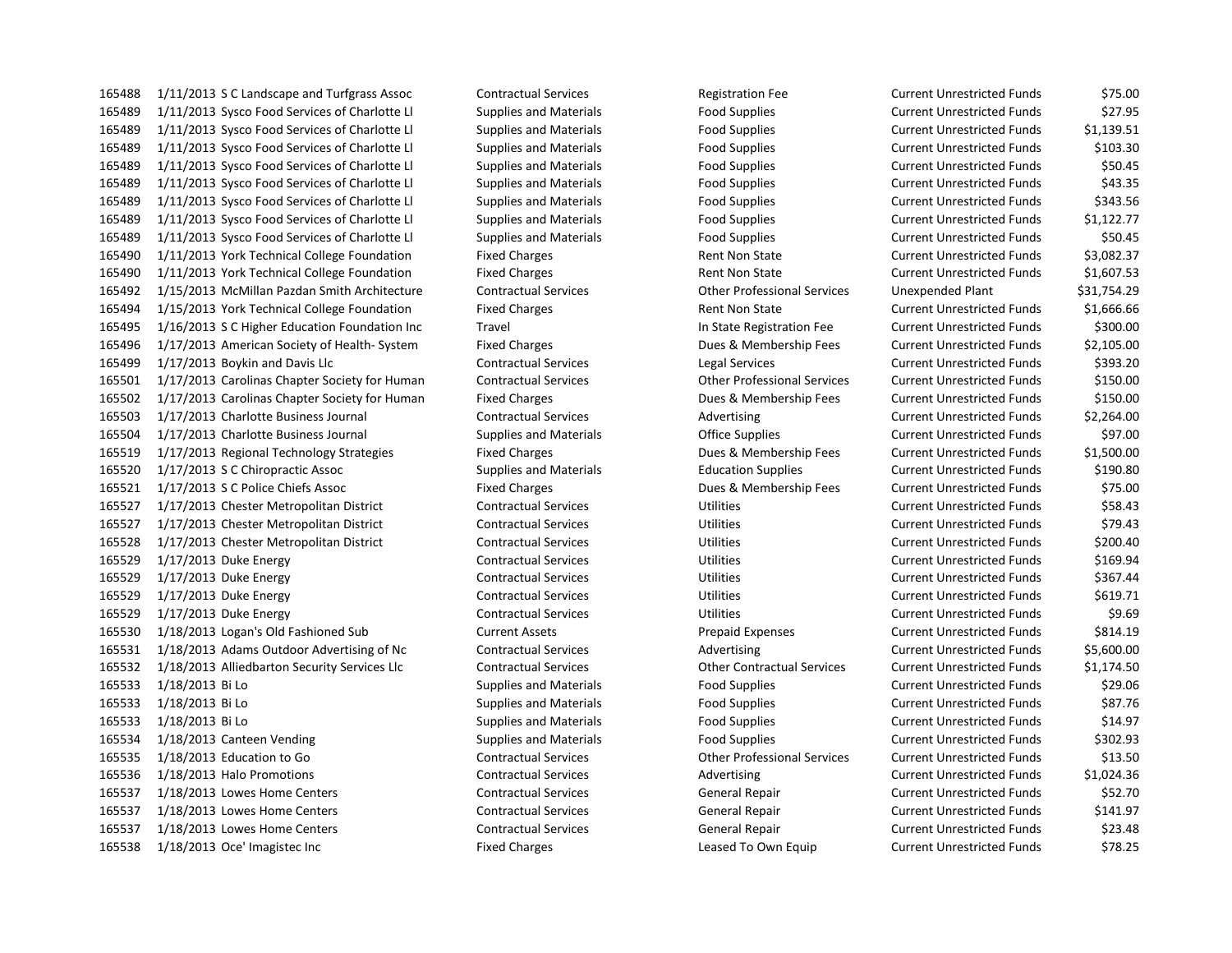1/18/2013 Oce' Imagistec Inc Fixed Charges Leased To Own Equip Current Unrestricted Funds \$490.69 1/18/2013 Oce' Imagistec Inc Fixed Charges Leased To Own Equip Current Unrestricted Funds \$2,848.05 1/18/2013 Oce' Imagistec Inc Fixed Charges Leased To Own Equip Current Unrestricted Funds \$419.99 1/18/2013 Ontario Investments Inc Fixed Charges Leased To Own Equip Current Unrestricted Funds \$1,305.39 1/18/2013 Ontario Investments Inc Fixed Charges Leased To Own Equip Current Unrestricted Funds \$1,414.35 1/18/2013 P B Appleton Customer Care Serv Supplies and Materials Postage Current Unrestricted Funds \$160.50 1/18/2013 Saf Technologies Contractual Services Other Professional Services Current Unrestricted Funds \$555.00 1/18/2013 Staffmark Contractual Services Other Contractual Services Current Unrestricted Funds \$1,138.60 1/18/2013 Staffmark Contractual Services Other Professional Services Current Unrestricted Funds \$255.40 1/18/2013 West Group Equipment Library Books, Maps & Film Current Unrestricted Funds \$648.20 1/18/2013 West Group Equipment Library Books, Maps & Film Current Unrestricted Funds \$648.20 1/18/2013 West Group Equipment Library Books, Maps & Film Current Unrestricted Funds \$472.80 1/18/2013 West Group Equipment Library Books, Maps & Film Current Unrestricted Funds \$472.80 1/18/2013 West Group Equipment Library Books, Maps & Film Current Unrestricted Funds \$472.80 1/18/2013 Bank of America Current Liabilities A/P Bank of America Current Unrestricted Funds \$133,307.97 1/18/2013 Chester Rental Uniform Supplies and Materials Clothing Supplies Current Unrestricted Funds \$48.72 1/18/2013 Chester Rental Uniform Current Liabilities Uniform Current Unrestricted Funds \$48.72 1/22/2013 Your Event Source Current Assets Prepaid Expenses Current Unrestricted Funds \$1,975.00 1/22/2013 Thomas McDaniel Current Assets Prepaid Expenses Current Unrestricted Funds \$150.00 1/23/2013 Logan's Old Fashioned Sub Supplies and Materials Food Supplies Current Unrestricted Funds \$385.00 1/23/2013 Logan's Old Fashioned Sub Supplies and Materials Food Supplies Current Unrestricted Funds \$929.50 1/23/2013 Logan's Old Fashioned Sub Supplies and Materials Food Supplies Current Unrestricted Funds \$28.18 1/23/2013 Logan's Old Fashioned Sub Supplies and Materials Food Supplies Current Unrestricted Funds \$155.00 1/23/2013 Logan's Old Fashioned Sub Supplies and Materials Food Supplies Current Unrestricted Funds \$24.16 1/23/2013 Logan's Old Fashioned Sub Current Assets Prepaid Expenses Current Unrestricted Funds (\$814.19) 1/25/2013 Lancaster County Chamber of Commerc Fixed Charges Dues & Membership Fees Current Unrestricted Funds \$290.00 1/25/2013 Rock Hill Economic Development Corp Supplies and Materials Other Supplies Current Unrestricted Funds \$500.00 1/25/2013 Southeastern Paper Group, Inc Supplies and Materials Janitorial Supplies Current Unrestricted Funds \$172.90 1/25/2013 Act Compass/Esl Course Placement Se Contractual Services Other Professional Services Current Unrestricted Funds \$186.00 1/25/2013 Adams Services Llc Permanent Improvements Other Permanent Imp State Def Maintenance \$6,055.00 1/25/2013 Adams Services Llc Permanent Improvements Other Permanent Imp State Def Maintenance \$1,000.00 1/25/2013 Airgas Usa, Llc Supplies and Materials Education Supplies Current Unrestricted Funds \$151.59 1/25/2013 Airgas Usa, Llc Supplies and Materials Education Supplies Current Unrestricted Funds \$409.76 1/25/2013 Airgas Usa, Llc Supplies and Materials Education Supplies Current Unrestricted Funds \$251.33 1/25/2013 Airgas Usa, Llc Supplies and Materials Education Supplies Current Unrestricted Funds \$284.75 165644 1/25/2013 Airgas Usa, Llc Supplies and Materials Education Supplies Current Unrestricted Funds \$316.94 1/25/2013 Allfire Services, Llc Contractual Services Other Professional Services Current Unrestricted Funds \$75.00 1/25/2013 Allfire Services, Llc Contractual Services Other Professional Services Current Unrestricted Funds \$11.50 1/25/2013 Allfire Services, Llc Contractual Services Other Professional Services Current Unrestricted Funds \$14.95 1/25/2013 Allfire Services, Llc Contractual Services Other Professional Services Current Unrestricted Funds \$245.00 1/25/2013 Allfire Services, Llc Contractual Services Other Professional Services Current Unrestricted Funds \$9.50 1/25/2013 Allfire Services, Llc Contractual Services Other Professional Services Current Unrestricted Funds \$1.87 1/25/2013 Allfire Services, Llc Contractual Services Other Professional Services Current Unrestricted Funds \$75.00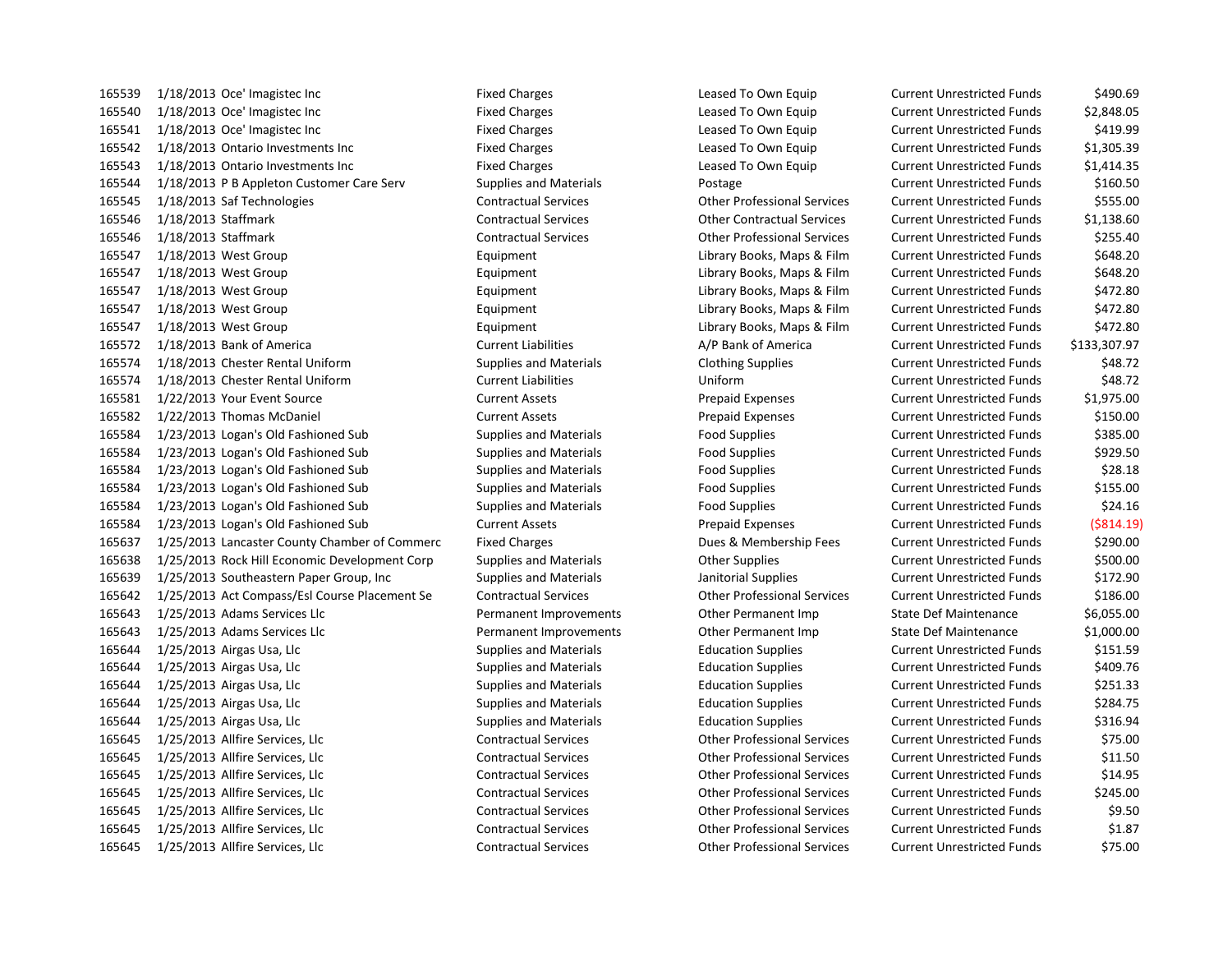1/25/2013 Allfire Services, Llc Contractual Services Other Professional Services Current Unrestricted Funds \$34.50 1/25/2013 Allfire Services, Llc Contractual Services Other Professional Services Current Unrestricted Funds \$1.87 1/25/2013 Allfire Services, Llc Contractual Services Other Professional Services Current Unrestricted Funds (\$0.01) 1/25/2013 Allfire Services, Llc Contractual Services Other Professional Services Current Unrestricted Funds \$370.50 1/25/2013 Allfire Services, Llc Contractual Services Other Professional Services Current Unrestricted Funds \$666.99 1/25/2013 Allfire Services, Llc Contractual Services Other Professional Services Current Unrestricted Funds \$1.87 1/25/2013 Alliedbarton Security Services Llc Contractual Services Other Contractual Services Current Unrestricted Funds \$109.60 1/25/2013 Alliedbarton Security Services Llc Contractual Services Other Contractual Services Current Unrestricted Funds \$587.25 1/25/2013 Alliedbarton Security Services Llc Contractual Services Other Contractual Services Current Unrestricted Funds \$822.00 1/25/2013 Apple Computer Contractual Services Data Processing Serv Current Unrestricted Funds \$249.75 1/25/2013 Joyce S. Baker Contractual Services Other Professional Services Current Unrestricted Funds \$150.00 1/25/2013 Bryant Electrical Contracting, Inc Contractual Services Other Professional Services Current Unrestricted Funds \$325.00 1/25/2013 C C Dickson Contractual Services General Repair Current Unrestricted Funds \$208.78 165651 1/25/2013 Chef's Catering The Supplies and Materials Food Supplies Current Unrestricted Funds \$5,818.75 1/25/2013 Chester Turf and Landscaping Permanent Improvements Landscaping Current Unrestricted Funds \$779.00 1/25/2013 City Electric Accounts - Sc Contractual Services General Repair Current Unrestricted Funds \$180.61 1/25/2013 Clean Windows Unlimited Contractual Services Other Professional Services Current Unrestricted Funds \$950.00 1/25/2013 Clean Windows Unlimited Contractual Services Other Professional Services Current Unrestricted Funds \$2,650.00 1/25/2013 Clean Windows Unlimited Contractual Services Other Professional Services Current Unrestricted Funds \$775.00 1/25/2013 Clegg's Termite & Pest Control Contractual Services Other Contractual Services Current Unrestricted Funds \$90.00 1/25/2013 Clegg's Termite & Pest Control Contractual Services Other Contractual Services Current Unrestricted Funds \$112.00 1/25/2013 The Compliance Centre Inc Contractual Services Other Professional Services Current Unrestricted Funds \$860.00 1/25/2013 D2l, Ltd Contractual Services Other Professional Services Current Unrestricted Funds \$9,875.00 1/25/2013 D2l, Ltd Contractual Services Other Professional Services Current Unrestricted Funds \$8,927.00 1/25/2013 D2l, Ltd Contractual Services Other Professional Services Current Unrestricted Funds \$2,069.05 1/25/2013 D2l, Ltd Contractual Services Other Professional Services Current Unrestricted Funds \$2,149.67 1/25/2013 D2l, Ltd Contractual Services Other Professional Services Current Unrestricted Funds \$1,343.54 1/25/2013 D2l, Ltd Contractual Services Other Professional Services Current Unrestricted Funds \$1,074.83 1/25/2013 Desire2learn Inc Contractual Services Other Professional Services Current Unrestricted Funds \$9,609.60 1/25/2013 Desire2learn Inc Contractual Services Other Professional Services Current Unrestricted Funds \$5,000.00 1/25/2013 Dolores G Vees Contractual Services Education & Training Serv Current Unrestricted Funds \$150.00 1/25/2013 Education to Go Contractual Services Other Professional Services Current Unrestricted Funds \$60.00 1/25/2013 The Equipment Room Supplies and Materials Clothing Supplies Current Unrestricted Funds \$640.65 1/25/2013 The Equipment Room Supplies and Materials Clothing Supplies Current Unrestricted Funds \$187.95 1/25/2013 The Equipment Room Supplies and Materials Clothing Supplies Current Unrestricted Funds \$401.83 1/25/2013 The Equipment Room Supplies and Materials Clothing Supplies Current Unrestricted Funds (\$0.01) 1/25/2013 Firstlab Contractual Services Other Professional Services Current Unrestricted Funds \$28.75 1/25/2013 Forklifts Unlimited Contractual Services Other Professional Services Current Unrestricted Funds \$298.00 1/25/2013 Forklifts Unlimited Contractual Services Other Professional Services Current Unrestricted Funds \$15.00 1/25/2013 Forklifts Unlimited Contractual Services Other Professional Services Current Unrestricted Funds \$267.00 1/25/2013 Freedom Scientific Supplies and Materials Education Supplies Current Unrestricted Funds \$159.00 1/25/2013 Freedom Scientific Supplies and Materials Education Supplies Current Unrestricted Funds \$695.00

1/25/2013 Freedom Scientific Supplies and Materials Education Supplies Current Unrestricted Funds \$795.00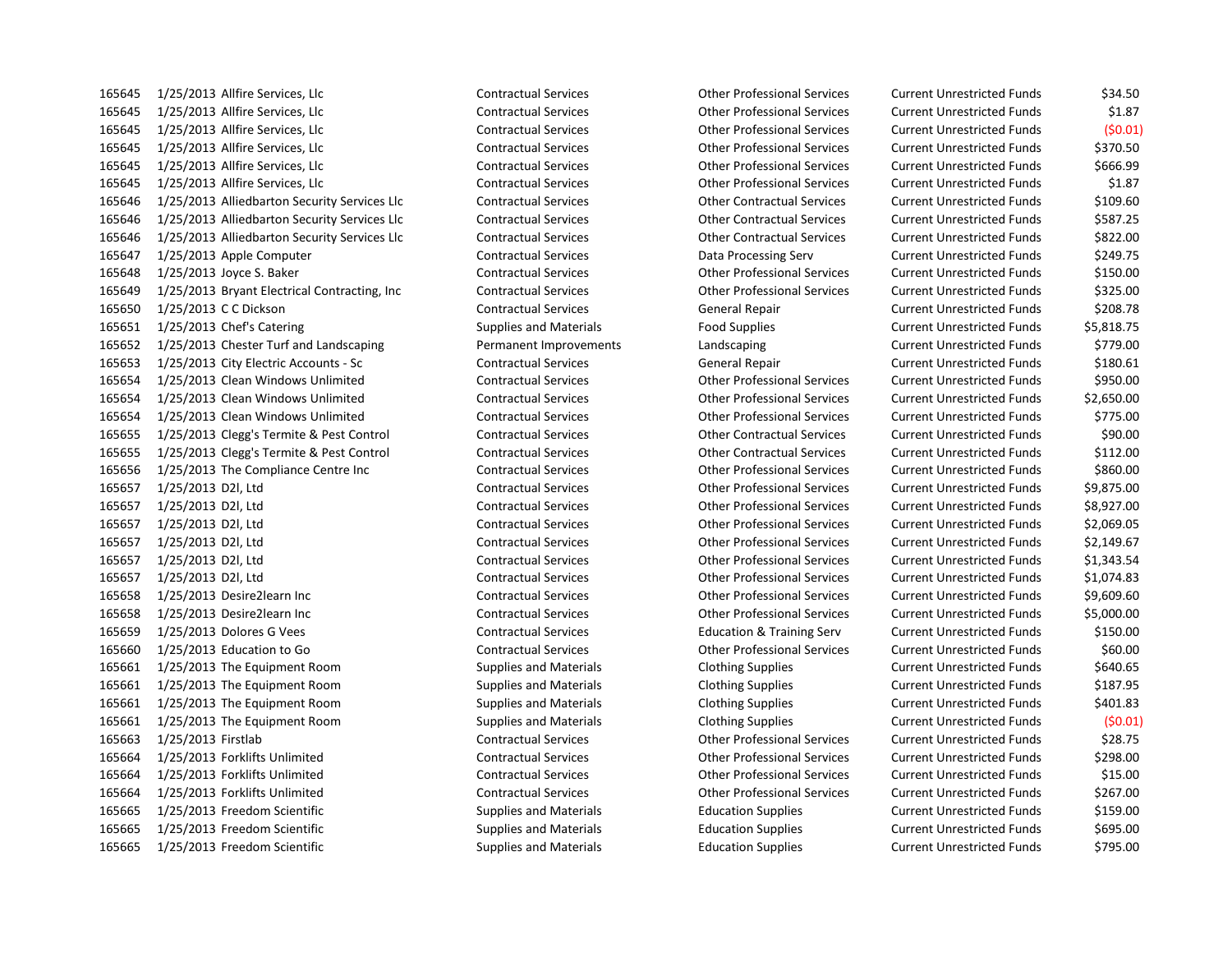1/25/2013 Freedom Scientific Supplies and Materials Education Supplies Current Unrestricted Funds \$40.00 1/25/2013 Freedom Scientific Supplies and Materials Education Supplies Current Unrestricted Funds \$119.00 1/25/2013 Freedom Scientific Supplies and Materials Education Supplies Current Unrestricted Funds \$139.00 1/25/2013 Freedom Scientific Supplies and Materials Education Supplies Current Unrestricted Funds \$297.00 1/25/2013 Freedom Scientific Supplies and Materials Education Supplies Current Unrestricted Funds \$20.88 1/25/2013 Garvin Design Group Inc Permanent Improvements Fees, Arch, Eng & Other Unexpended Plant \$8,840.00 1/25/2013 Graybar Electric Co Contractual Services General Repair Current Unrestricted Funds \$165.00 1/25/2013 Graybar Electric Co Contractual Services General Repair Current Unrestricted Funds \$197.00 1/25/2013 Graybar Electric Co Contractual Services General Repair Current Unrestricted Funds \$209.00 1/25/2013 Graybar Electric Co Contractual Services General Repair Current Unrestricted Funds \$687.72 1/25/2013 Graybar Electric Co Contractual Services General Repair Current Unrestricted Funds \$58.55 1/25/2013 Kone Inc Contractual Services Other Contractual Services Current Unrestricted Funds \$440.00 1/25/2013 Porter Paints Contractual Services General Repair Current Unrestricted Funds \$95.91 1/25/2013 Saf Technologies Contractual Services Other Professional Services Current Unrestricted Funds \$932.25 1/25/2013 Saf Technologies Contractual Services Other Professional Services Current Unrestricted Funds \$522.50 1/25/2013 Saf Technologies Contractual Services Other Professional Services Current Unrestricted Funds \$330.00 1/25/2013 Southeastern Paper Group, Inc Supplies and Materials Janitorial Supplies Current Unrestricted Funds \$1,495.50 1/25/2013 Southeastern Paper Group, Inc Supplies and Materials Janitorial Supplies Current Unrestricted Funds \$476.58 1/25/2013 Staffmark Contractual Services Other Contractual Services Current Unrestricted Funds \$176.64 1/25/2013 Staffmark Contractual Services Other Professional Services Current Unrestricted Funds \$204.32 165674 1/25/2013 Wrbk Oldies 90.3 Fm Contractual Services Advertising Current Unrestricted Funds \$280.00 1/28/2013 Business Card Travel Out of State Lodging Current Unrestricted Funds \$255.65 1/28/2013 Business Card Travel Out of State Misc Travel Current Unrestricted Funds \$40.00 1/28/2013 Business Card Travel Out of State Lodging Current Unrestricted Funds \$558.72 1/28/2013 Business Card Travel In State Priv Auto Current Restricted Funds \$166.79 1/28/2013 Business Card Travel Out of State Lodging Current Unrestricted Funds \$504.21 165677 1/28/2013 Business Card Travel Travel Travel Current Current Unrestricted Funds \$474.21 1/28/2013 Business Card Travel In State Misc Travel Exp Current Unrestricted Funds \$32.15 1/28/2013 Business Card Travel Out of State Lodging Current Unrestricted Funds \$196.36 1/28/2013 Business Card Contractual Services Other Contractual Services Current Unrestricted Funds \$708.18 1/29/2013 American Dental Hygienists' Assoc Fixed Charges Dues & Membership Fees Current Unrestricted Funds \$240.00 1/29/2013 Greater York Chamber of Commerce Travel In State Registration Fee Current Unrestricted Funds \$25.00 1/29/2013 Rotary Club of Rock Hill Fixed Charges Dues & Membership Fees Current Unrestricted Funds \$125.00 1/29/2013 S C Dental Associaton Fixed Charges Dues & Membership Fees Current Unrestricted Funds \$907.00 1/29/2013 S C Department of Health and Enviro Fixed Charges Dues & Membership Fees Current Unrestricted Funds \$362.50 1/29/2013 S C Department of Health and Enviro Fixed Charges Dues & Membership Fees Current Unrestricted Funds \$100.00 1/29/2013 S C State Board for Tech and Comp E Current Liabilities Worker's Comp Matching Current Unrestricted Funds \$149,050.00 1/29/2013 S C State Board for Tech and Comp E Benefits Social Security Current Unrestricted Funds \$9,429.74 1/29/2013 Trident Technical College Contractual Services Other Professional Services Current Unrestricted Funds \$3,618.00 1/29/2013 U.S. Postal Service Supplies and Materials Postage Current Unrestricted Funds \$200.00 1/29/2013 Visit Charlotte Fixed Charges Dues & Membership Fees Current Unrestricted Funds \$30.00 1/29/2013 American Society for Engineering Ed Fixed Charges Dues & Membership Fees Current Unrestricted Funds \$84.00 1/29/2013 YTC Student Op Revenue - Other Current Unres Other Current Unrestricted Funds (\$35.00)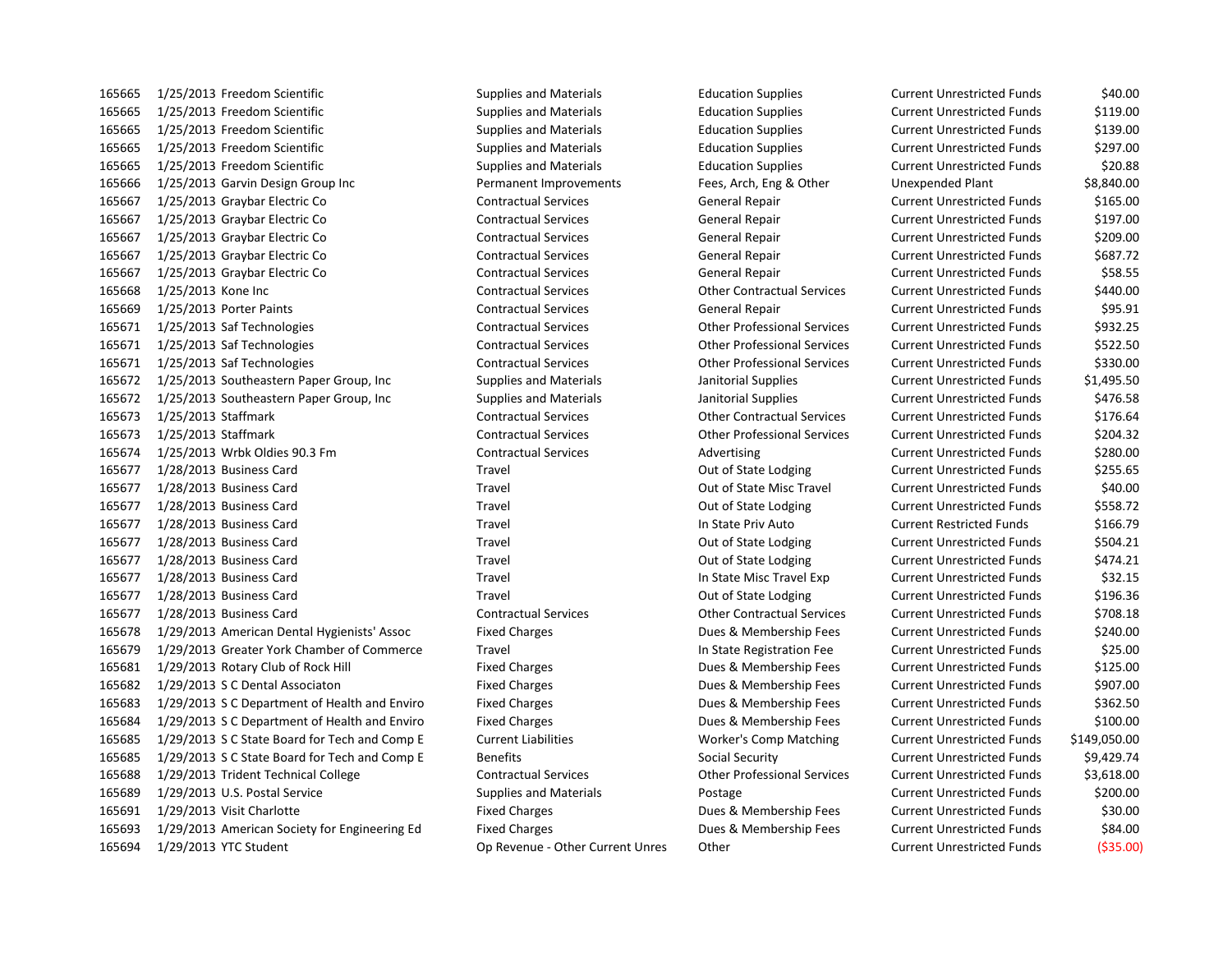| 165695   | 1/29/2013 Chester County Chamber of Commerce  | <b>Fixed Charges</b>          | Dues & Membership Fees             | <b>Current Unrestricted Funds</b> | \$350.00 |
|----------|-----------------------------------------------|-------------------------------|------------------------------------|-----------------------------------|----------|
| 165696   | 1/29/2013 Chester County Economic Development | <b>Supplies and Materials</b> | <b>Other Supplies</b>              | <b>Current Unrestricted Funds</b> | \$229.45 |
| 165697   | 1/29/2013 City Club of Rock Hill              | <b>Fixed Charges</b>          | Dues & Membership Fees             | <b>Current Unrestricted Funds</b> | \$58.33  |
| 165698   | 1/29/2013 Government Finance Officers Assoc o | <b>Fixed Charges</b>          | Dues & Membership Fees             | <b>Current Unrestricted Funds</b> | \$100.00 |
| 165699   | 1/29/2013 Government Finance Officers Assoc o | <b>Fixed Charges</b>          | Dues & Membership Fees             | <b>Current Unrestricted Funds</b> | \$100.00 |
| 165704   | 1/29/2013 S C Assoc of Heating and Air Cond C | <b>Fixed Charges</b>          | Dues & Membership Fees             | <b>Current Unrestricted Funds</b> | \$25.00  |
| 165705   | 1/29/2013 Surveillance, Resources, and Invest | <b>Contractual Services</b>   | <b>Other Professional Services</b> | <b>Current Unrestricted Funds</b> | \$817.50 |
| 165706   | 1/29/2013 Trident Technical College           | <b>Contractual Services</b>   | <b>Other Professional Services</b> | <b>Current Unrestricted Funds</b> | \$87.50  |
| 165708   | 1/29/2013 Panera Llc                          | <b>Supplies and Materials</b> | <b>Food Supplies</b>               | <b>Current Unrestricted Funds</b> | \$155.15 |
| 165708   | 1/29/2013 Panera Llc                          | <b>Supplies and Materials</b> | <b>Food Supplies</b>               | <b>Current Unrestricted Funds</b> | \$86.28  |
| 165709   | 1/29/2013 Valencia Community College          | Travel                        | Out of State Registration Fees     | <b>Current Unrestricted Funds</b> | \$545.00 |
| E0004268 | $1/10/2013$ YTC Employee                      | Travel                        | In State Priv Auto                 | <b>Current Unrestricted Funds</b> | \$44.73  |
| E0004268 | 1/10/2013 YTC Employee                        | Travel                        | In State Priv Auto                 | <b>Current Unrestricted Funds</b> | \$62.15  |
| E0004269 | $1/10/2013$ YTC Employee                      | Travel                        | In State Priv Auto                 | <b>Current Unrestricted Funds</b> | \$41.62  |
| E0004270 | $1/10/2013$ YTC Employee                      | Travel                        | Out of State Priv Auto             | <b>Current Unrestricted Funds</b> | \$28.72  |
| E0004270 | $1/10/2013$ YTC Employee                      | Travel                        | Out of State Other Trans           | <b>Current Unrestricted Funds</b> | \$115.00 |
| E0004270 | 1/10/2013 YTC Employee                        | Travel                        | Out of State Air Trans             | <b>Current Unrestricted Funds</b> | \$50.00  |
| E0004270 | $1/10/2013$ YTC Employee                      | Travel                        | Out of State Misc Travel           | <b>Current Unrestricted Funds</b> | \$20.00  |
| E0004270 | $1/10/2013$ YTC Employee                      | Travel                        | Out of State Meals                 | <b>Current Unrestricted Funds</b> | \$71.00  |
| E0004276 | 1/15/2013 YTC Employee                        | Travel                        | In State Priv Auto                 | <b>Current Unrestricted Funds</b> | \$241.34 |
| E0004276 | 1/15/2013 YTC Employee                        | Travel                        | In State Meals                     | <b>Current Unrestricted Funds</b> | \$38.00  |
| E0004277 | $1/15/2013$ YTC Employee                      | Travel                        | Out of State Priv Auto             | <b>Current Unrestricted Funds</b> | \$14.72  |
| E0004277 | 1/15/2013 YTC Employee                        | Travel                        | Out of State Priv Auto             | <b>Current Unrestricted Funds</b> | \$16.66  |
| E0004278 | 1/15/2013 YTC Employee                        | Travel                        | In State Priv Auto                 | <b>Current Unrestricted Funds</b> | \$79.92  |
| E0004279 | 1/15/2013 YTC Employee                        | Travel                        | In State Priv Auto                 | <b>Current Restricted Funds</b>   | \$220.40 |
| E0004280 | $1/16/2013$ YTC Employee                      | Travel                        | In State Priv Auto                 | <b>Current Unrestricted Funds</b> | \$360.53 |
| E0004281 | $1/16/2013$ YTC Employee                      | Travel                        | In State Priv Auto                 | <b>Current Unrestricted Funds</b> | \$52.40  |
| E0004282 | $1/16/2013$ YTC Employee                      | Travel                        | In State Priv Auto                 | <b>Current Unrestricted Funds</b> | \$374.24 |
| E0004283 | 1/16/2013 YTC Employee                        | Travel                        | In State Priv Auto                 | <b>Current Unrestricted Funds</b> | \$244.20 |
| E0004284 | 1/16/2013 YTC Employee                        | Travel                        | In State Priv Auto                 | <b>Current Restricted Funds</b>   | \$98.72  |
| E0004284 | $1/16/2013$ YTC Employee                      | Travel                        | In State Priv Auto                 | <b>Current Restricted Funds</b>   | \$49.38  |
| E0004285 | $1/16/2013$ YTC Employee                      | Travel                        | In State Meals                     | <b>Current Unrestricted Funds</b> | \$50.00  |
| E0004288 | 1/16/2013 YTC Employee                        | Travel                        | In State Priv Auto                 | <b>Current Unrestricted Funds</b> | \$139.36 |
| E0004288 | $1/16/2013$ YTC Employee                      | Travel                        | In State Meals                     | <b>Current Unrestricted Funds</b> | \$12.00  |
| E0004289 | $1/16/2013$ YTC Employee                      | Travel                        | In State Priv Auto                 | <b>Current Unrestricted Funds</b> | \$74.93  |
| E0004289 | 1/16/2013 YTC Employee                        | Travel                        | In State Priv Auto                 | <b>Current Unrestricted Funds</b> | \$67.71  |
| E0004293 | $1/17/2013$ YTC Employee                      | Travel                        | Out of State Priv Auto             | <b>Current Unrestricted Funds</b> | \$29.38  |
| E0004293 | $1/17/2013$ YTC Employee                      | Travel                        | Out of State Other Trans           | <b>Current Unrestricted Funds</b> | \$90.00  |
| E0004293 | 1/17/2013 YTC Employee                        | Travel                        | Out of State Meals                 | <b>Current Unrestricted Funds</b> | \$80.00  |
| E0004294 | 1/18/2013 YTC Employee                        | Travel                        | In State Priv Auto                 | <b>Current Unrestricted Funds</b> | \$198.60 |
| E0004294 | 1/18/2013 YTC Employee                        | Travel                        | In State Registration Fee          | <b>Current Unrestricted Funds</b> | \$75.00  |
| E0004295 | 1/18/2013 YTC Employee                        | Travel                        | Out of State Priv Auto             | <b>Current Unrestricted Funds</b> | \$43.59  |
| E0004296 | 1/18/2013 YTC Employee                        | Travel                        | In State Priv Auto                 | Current Unrestricted Funds        | \$461.59 |